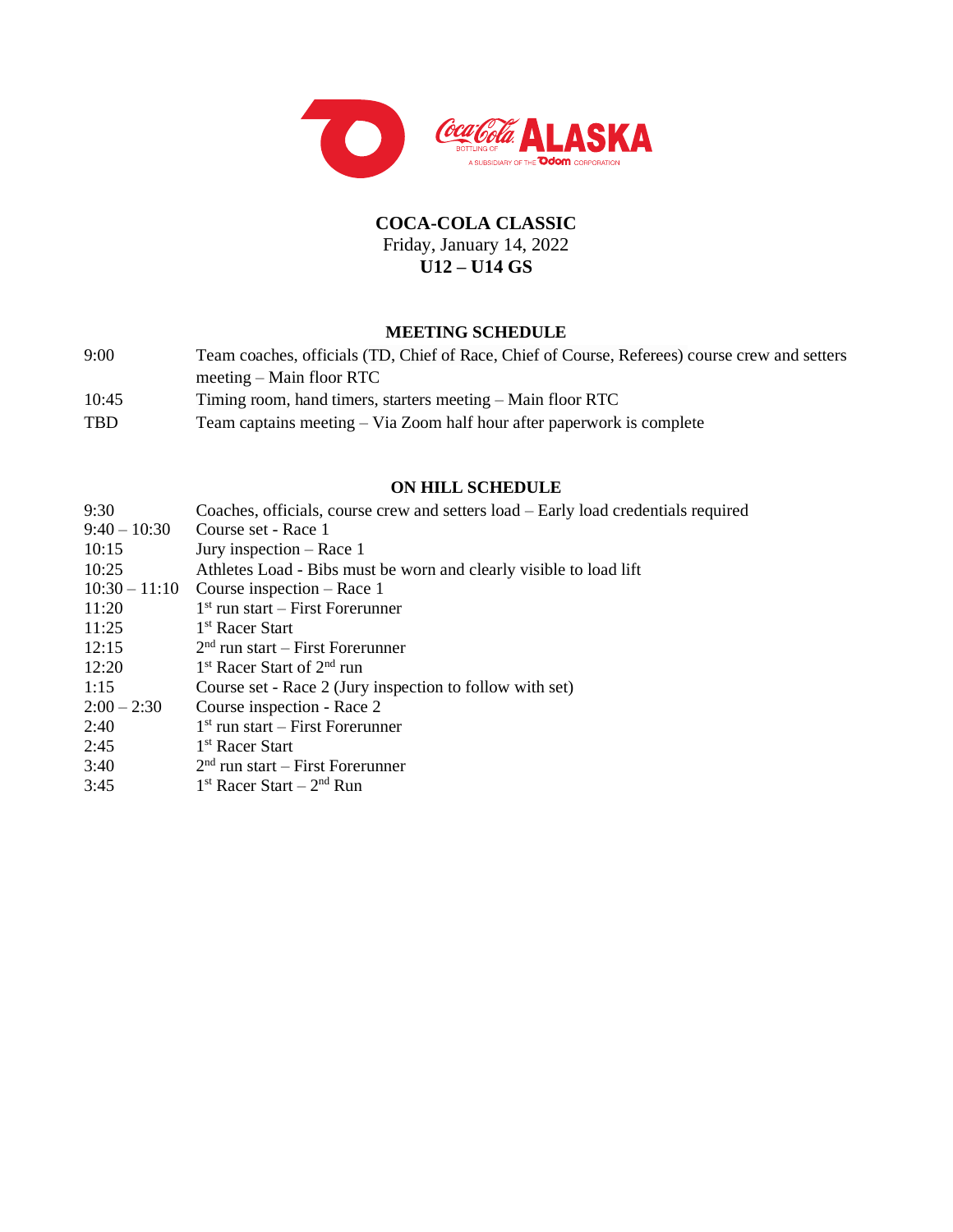

# **COCA-COLA CLASSIC** Saturday, January 15, 2022 **U12 – U14 SL**

## **MEETING SCHEDULE**

| 9:00  | Team coaches, officials (TD, Chief of Race, Chief of Course, Referees) course crew and setters |
|-------|------------------------------------------------------------------------------------------------|
|       | $meeting - Main floor RTC$                                                                     |
| 10:45 | Gate judges, timing room, hand timers, starters meeting – Main floor RTC                       |
| TBD   | Team captains meeting – Via Zoom half hour after paperwork and award ceremony is complete      |

### **ON HILL SCHEDULE**

| 9:30            | Coaches, officials, course crew and setters load – Early load credentials required |
|-----------------|------------------------------------------------------------------------------------|
| $9:40 - 10:30$  | Course set - Race 1                                                                |
| 10:15           | Jury inspection $-$ Race 1                                                         |
| 10:25           | Athletes Load - Bibs must be worn and clearly visible to load lift                 |
| $10:30 - 11:10$ | Course inspection $-$ Race 1                                                       |
| 11:10           | Gate judges at start                                                               |
| 11:20           | $1st$ run start – First Forerunner                                                 |
| 11:25           | 1 <sup>st</sup> Racer Start                                                        |
| 12:15           | $2nd$ run start – First Forerunner                                                 |
| 12:20           | 1 <sup>st</sup> Racer Start of 2 <sup>nd</sup> run                                 |
| $1:15 - 2:00$   | Course set - Race 2 (Jury inspection to follow with set)                           |
| $2:00 - 2:30$   | Course inspection - Race 2                                                         |
| 2:30            | Gatekeepers at start                                                               |
| 2:40            | $1st$ run start – First Forerunner                                                 |
| 2:45            | 1 <sup>st</sup> Racer Start                                                        |
| 3:40            | $2nd$ run start – First Forerunner                                                 |
| 3:45            | $1st$ Racer Start – $2nd$ Run                                                      |
|                 |                                                                                    |

## **AWARDS OUTSIDE A HALF HOUR AFTER THE SECOND RACE CONCLUDES**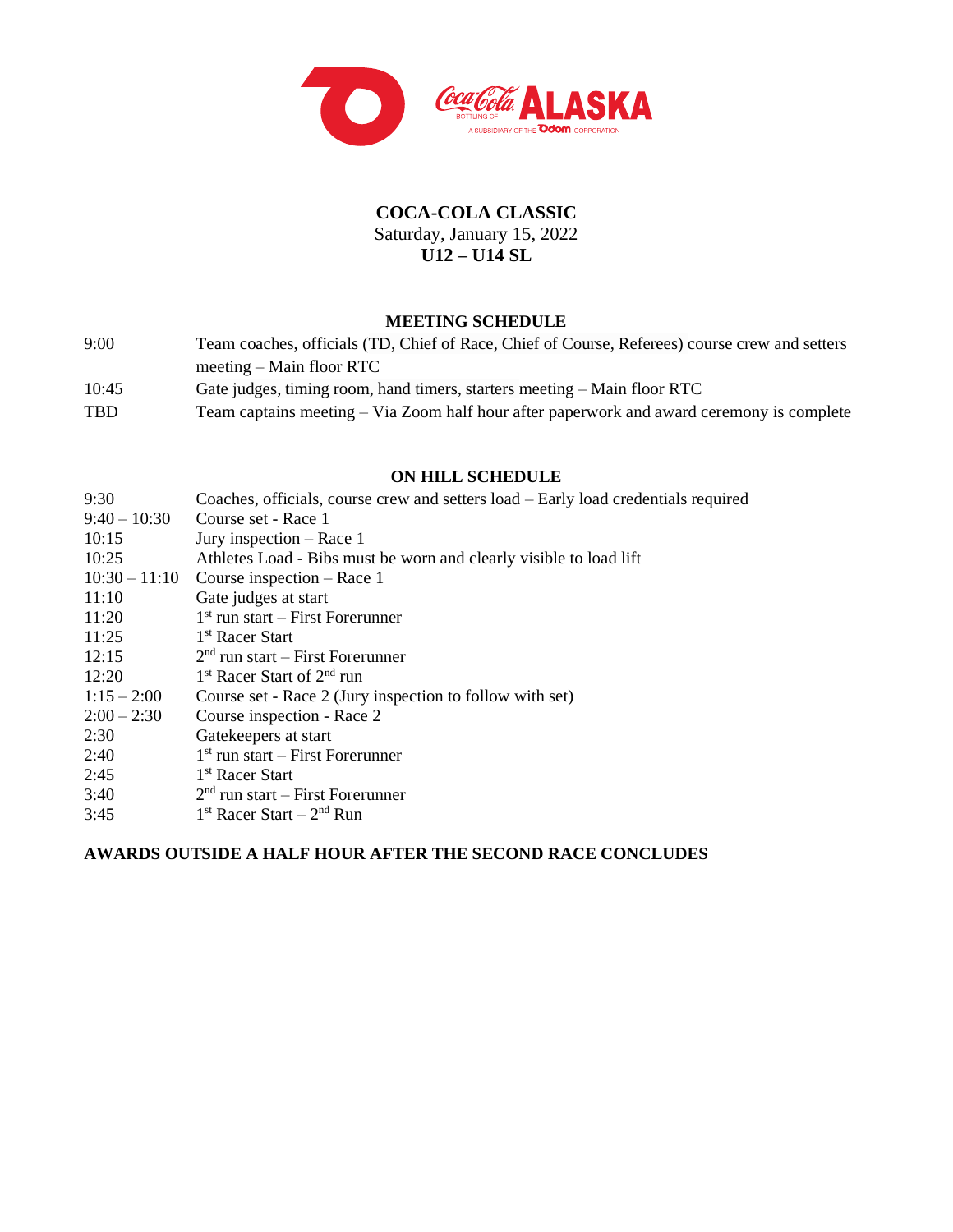

# **COCA-COLA CLASSIC** Sunday, January 16, 2022 **U16 – SR SL**

### **MEETING SCHEDULE**

9:00 Team coaches, officials (TD, Chief of Race, Chief of Course, Referees) course crew and setters meeting – Main floor RTC 10:45 Gate judges, timing room, hand timers, starters meeting – Main floor RTC TBD Team captains meeting – Via Zoom half hour after paperwork is complete

#### **ON HILL SCHEDULE**

| 9:30            | Coaches, officials, course crew and setters load – Early load credentials required |
|-----------------|------------------------------------------------------------------------------------|
| $9:40 - 10:30$  | Course set - Race 1                                                                |
| 10:15           | Jury inspection $-$ Race 1                                                         |
| 10:25           | Athletes Load - Bibs must be worn and clearly visible to load lift                 |
| $10:30 - 11:10$ | Course inspection $-$ Race 1                                                       |
| 11:10           | Gate judges at start                                                               |
| 11:20           | $1st$ run start – First Forerunner                                                 |
| 11:25           | 1 <sup>st</sup> Racer Start                                                        |
| 11:55           | $2nd$ run start – First Forerunner                                                 |
| 12:00           | $1st$ Racer Start of $2nd$ run                                                     |
| 12:30           | Course set - Race 2 (Jury inspection to follow with set)                           |
| $1:15 - 1:45$   | Course inspection - Race 2                                                         |
| 1:45            | Gatekeepers at start                                                               |
| 1:55            | $1st$ run start – First Forerunner                                                 |
| 2:00            | 1 <sup>st</sup> Racer Start                                                        |
| 2:30            | $2nd$ run start – First Forerunner                                                 |
| 2:35            | $1st$ Racer Start – $2nd$ Run                                                      |
|                 |                                                                                    |